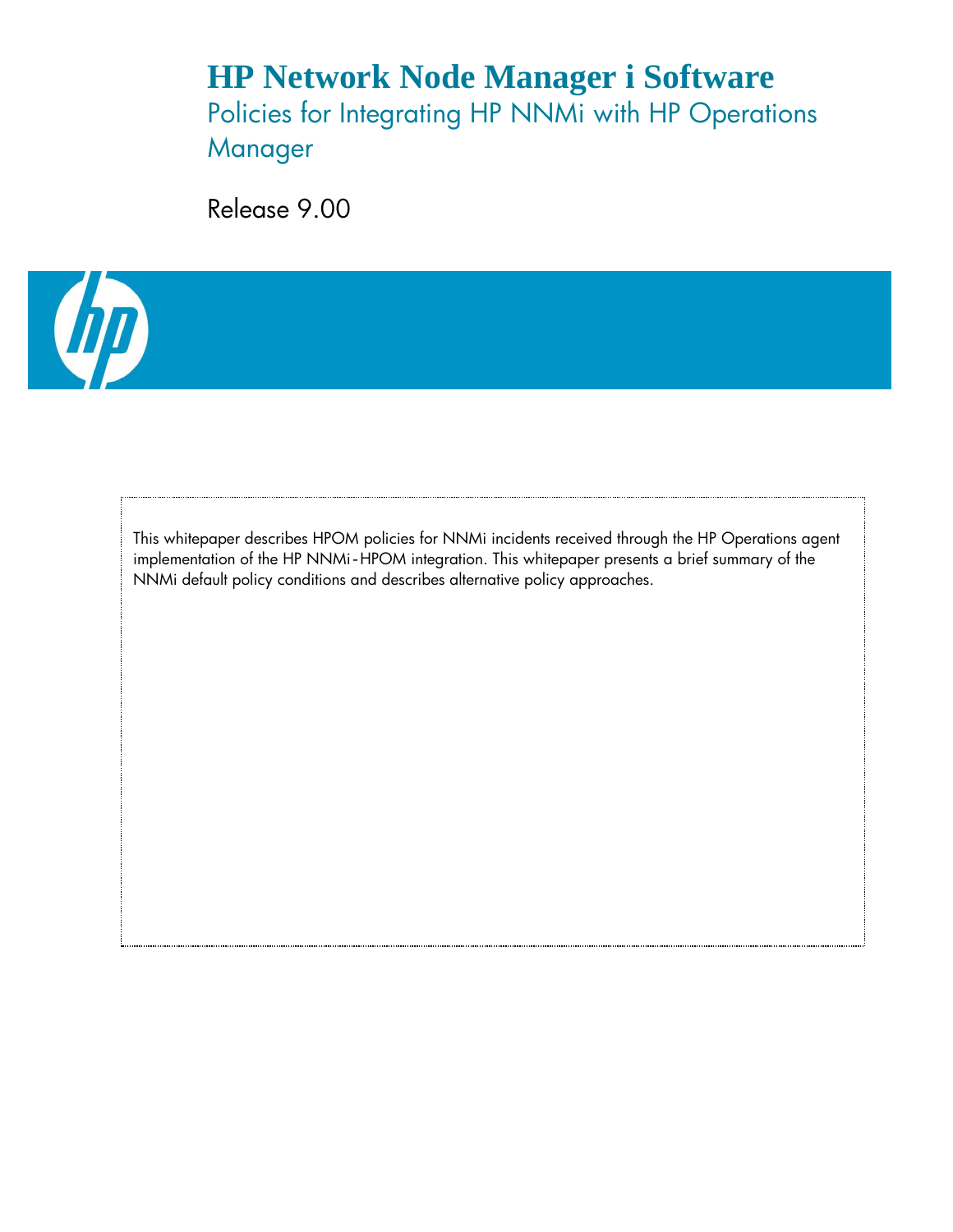### **CONTENTS**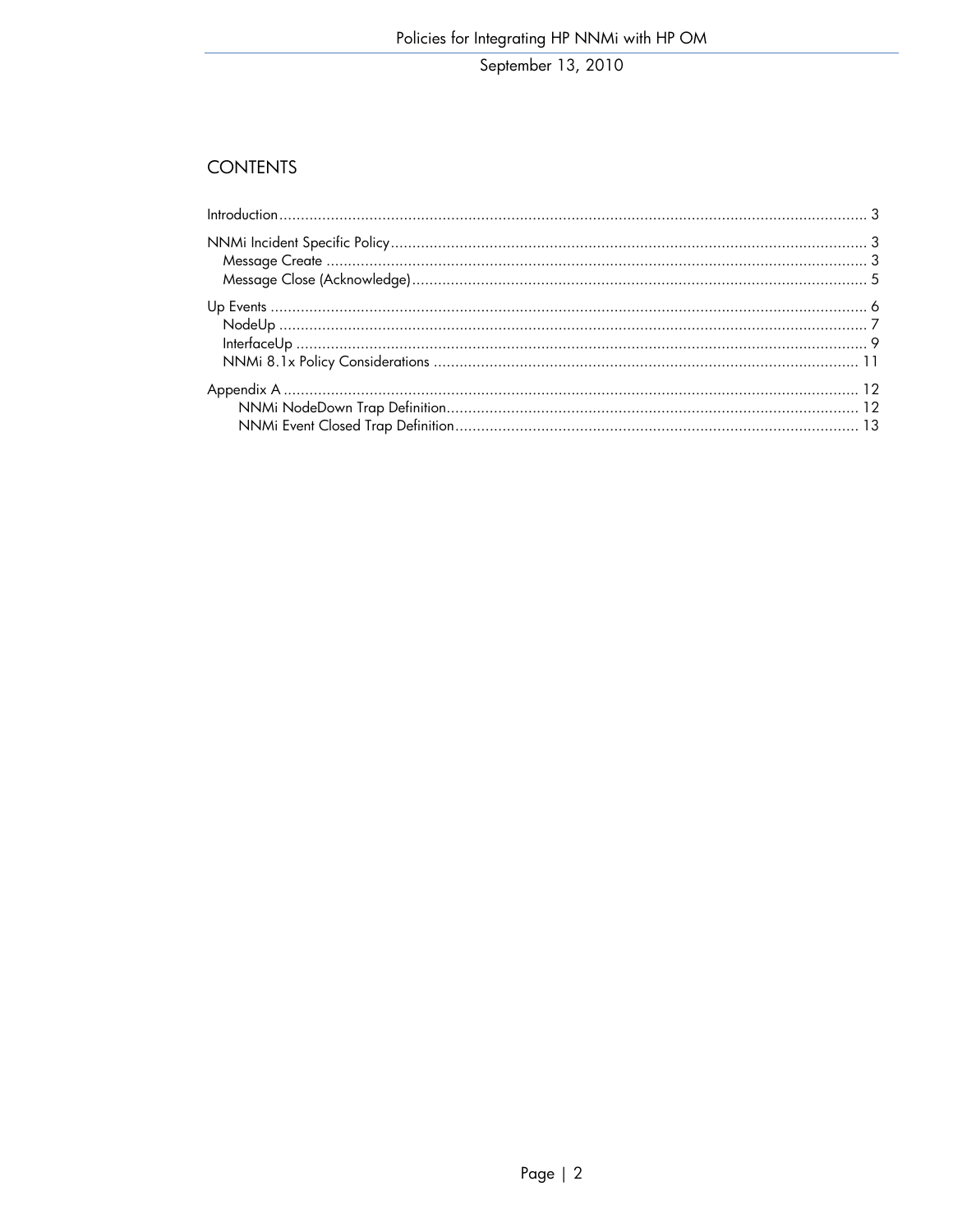# <span id="page-2-0"></span>Introduction

The recommended method for integrating HP Network Node Manager i Software (NNMi) with HP Operations Manager (HPOM) is to enable the NNMi northbound integration module to forward NNMi incidents as SNMPv2c traps to an HP Operations agent. This method requires an HPOM policy file to interpret the NNMi incidents so HPOM can recognize and process them.

The NNMi-provided nnmopcexport.ovpl command generates a default policy file for the currently configured NNMi incidents. The default policy file is a good starting point when integrating NNMi with HPOM. Many customers find the default policy file to be sufficient with little or no modification. Some customers benefit from modifying or replacing the default policy file.

This whitepaper reviews the approach for managin g NNMi incidents using the default policy file and suggests alternate policy conditions that can resolv e specific problems.

# <span id="page-2-1"></span>NNMi Incident‐Specific Policy

This section describes the default integration behavior as defined in the default policy file.

In HPOM, messages are created and acknowledged based on the NNMi incident UUID (universal unique identifier). Every incident created by NNMi is unique and is identified by its UUID. If multiple traps of the same type are sent from the same node, each trap sent is considered unique. For example, if two SnmpLinkDown traps are sent from the same device for the same interface, NNMi generates two SnmpLinkDown incidents, each with a distinct UUID. The creation and acknowledgement of incidents by UUID is preserved with the default policy file.

An HPOM policy is registered with the HPOM management server and then deployed to the HP Operations agent that receives incidents from NNMi. The HPOM policy describes how the HP Operations agent interprets the NNMi traps. Traps not matching conditions specified by the policy are discarded. Traps matching conditions in the policy are transformed into HPOM messages and then forwarded to the HPOM management server.

The ability to automatically create and close messages received from NNMi is an important feature when integrating with HPOM as an event consolidator. This functionality requires the correlation of messages within HPOM. With the NNMi default policy file, message correlation is accomplished by including a MSGKEY attribute in the message create condition and a "MSGKEYRELATION ACK" statement in the message close condition.

### <span id="page-2-2"></span>Message Create

When an NNMi incident trap matches an HPOM policy condition, the trap is transformed into an HPOM message. A MSGKEY attribute specifies the pattern used by HPOM to correlate messages together. In an NNMi default policy file, messages are correlated using the NNMi incident UUID. The MSGKEY for an NNMi default message create condition must contain the NNMi incident UUID and can contain additional information to explain the purpose of the message. [Figure 1](#page-3-1) shows the pattern for the NNMi default MSGKEY.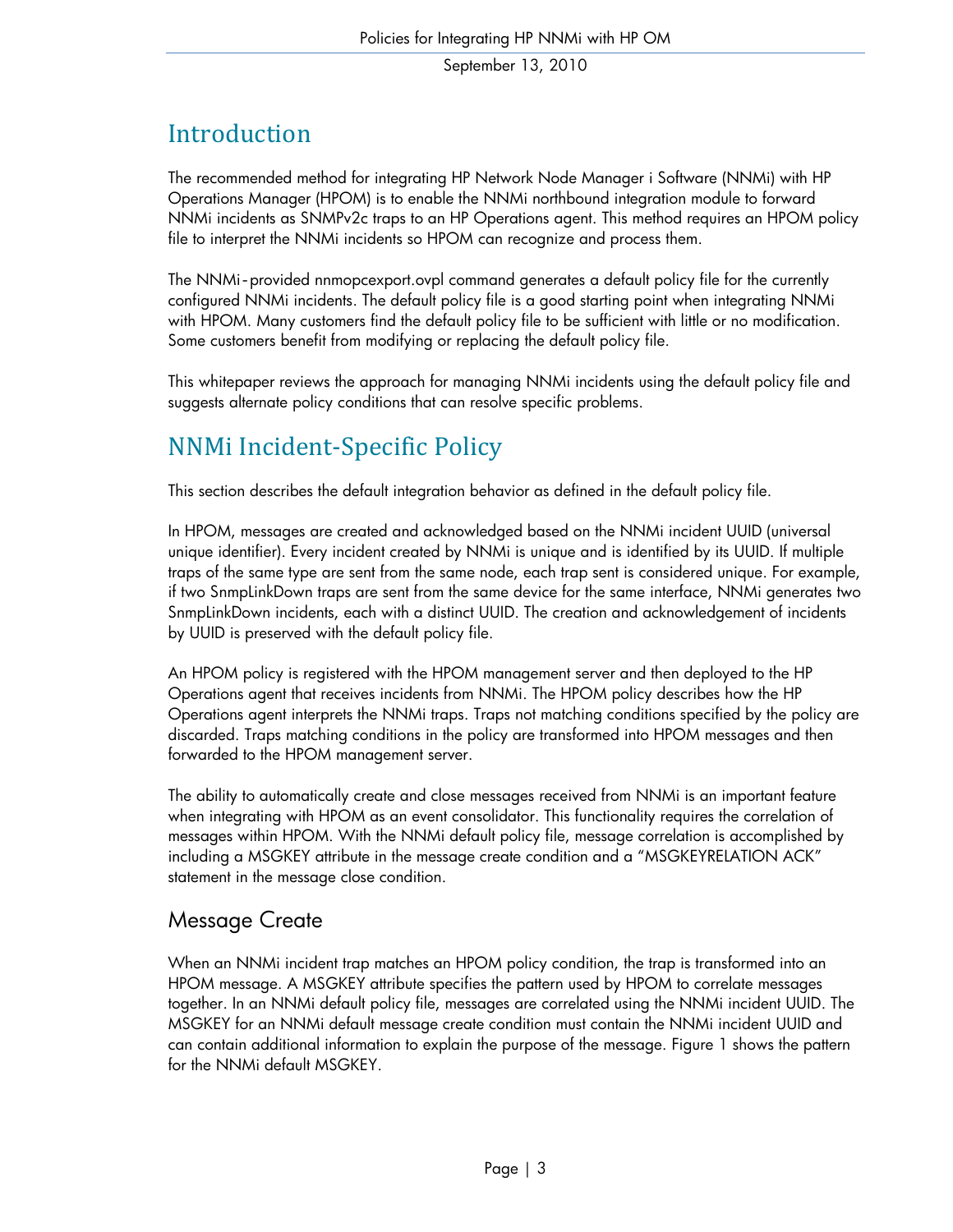MSGKEY "<*nnmiIncidentUuid*>:Create"

#### <span id="page-3-1"></span>**Figure 1**

When an HP Operations agent processes the NNMi incident using the HPOM policy, it substitutes the actual incident UUID in place of *nnmiIncidentUuid*. The ":Create" is additional information identifying the message as created.

<span id="page-3-0"></span>[Figure 11](#page-11-2) in [Appendix A](#page-11-0) shows the trap definition for an NNMi NodeDown (*nnmiMgmtEvNodeDown*) incident. The nnmiIncidentUuid variable is found in position 6 of the trap definition. When processing a trap, HPOM does not know about the variable name for a trap but can access a variable based on the position of the variable in the trap. This position, or index, is used in the policy condition. [Figure 2](#page-3-2) shows the actual MSGKEY definition used for NNMi default policy file create message conditions.

MSGKEY "<\$6>:Create"

#### <span id="page-3-2"></span>**Figure 2**

[Figure 3](#page-4-0) shows a complete message create condition for the NNMi NodeDown incident. As an exercise, examine [Figure 11](#page-11-2) to identify the nnmiMgmtEvNodeDown trap variable names for the variables referenced by index in this condition (for example, \$21 is *nnmiIncidentSourceNodeHostname*).

```
# from EVENT NodeDown .1.3.6.1.4.1.11.2.17.19.2.0.32 "Fault" Critical 
                DESCRIPTION "NodeDown" 
                CONDITION_ID "3963982f-ffe5-4b5d-bbf2-30af25a4fee0" 
               CONDITION
                        $e ".1.3.6.1.4.1.11.2.17.19.2" 
                       $G<sub>6</sub> $S 32 
\frac{1}{2} \frac{1}{2} \frac{1}{2} \frac{1}{2} \frac{1}{2} \frac{1}{2} \frac{1}{2} \frac{1}{2} \frac{1}{2} \frac{1}{2} \frac{1}{2} \frac{1}{2} \frac{1}{2} \frac{1}{2} \frac{1}{2} \frac{1}{2} \frac{1}{2} \frac{1}{2} \frac{1}{2} \frac{1}{2} \frac{1}{2} \frac{1}{2} "^<@.nnmiprotocol>://<@.nnmiserver>:<@.nnmiport>/nnm$" 
                SET 
                        SEVERITY Critical 
                       NODE IP 0.0.0.0 "<$21>" 
                        OBJECT "<$25>" 
                        MSGKEY "<$6>:Create" 
                        MSGKEYRELATION ACK "^<$6>:<*>$" ICASE 
                        CUSTOM "nnm.incident.uuid" "<$6>" 
                       CUSTOM "nnm.server.name" "<nnmiserver>"
                        CUSTOM "nnm.server.port" "<nnmiport>" 
                        CUSTOM "nnm.name" "<$5>" 
                        CUSTOM "nnm.priority" "<$13>" 
                        CUSTOM "nnm.assignedTo" "<$19>" 
                        CUSTOM "nnm.category" "<$7>" 
                        CUSTOM "nnm.origin" "<$9>" 
                        CUSTOM "nnm.source.name" "<$25>" 
                        CUSTOM "nnm.source.uuid" "<$27>" 
                        CUSTOM "nnm.source.type" "<$26>" 
                        CUSTOM "nnm.emittingNode.uuid" "<$22>" 
                        CUSTOM "nnm.emittingNode.name" "<$21>" 
                       CUSTOM "RelatedCiHint" "<$43>"
```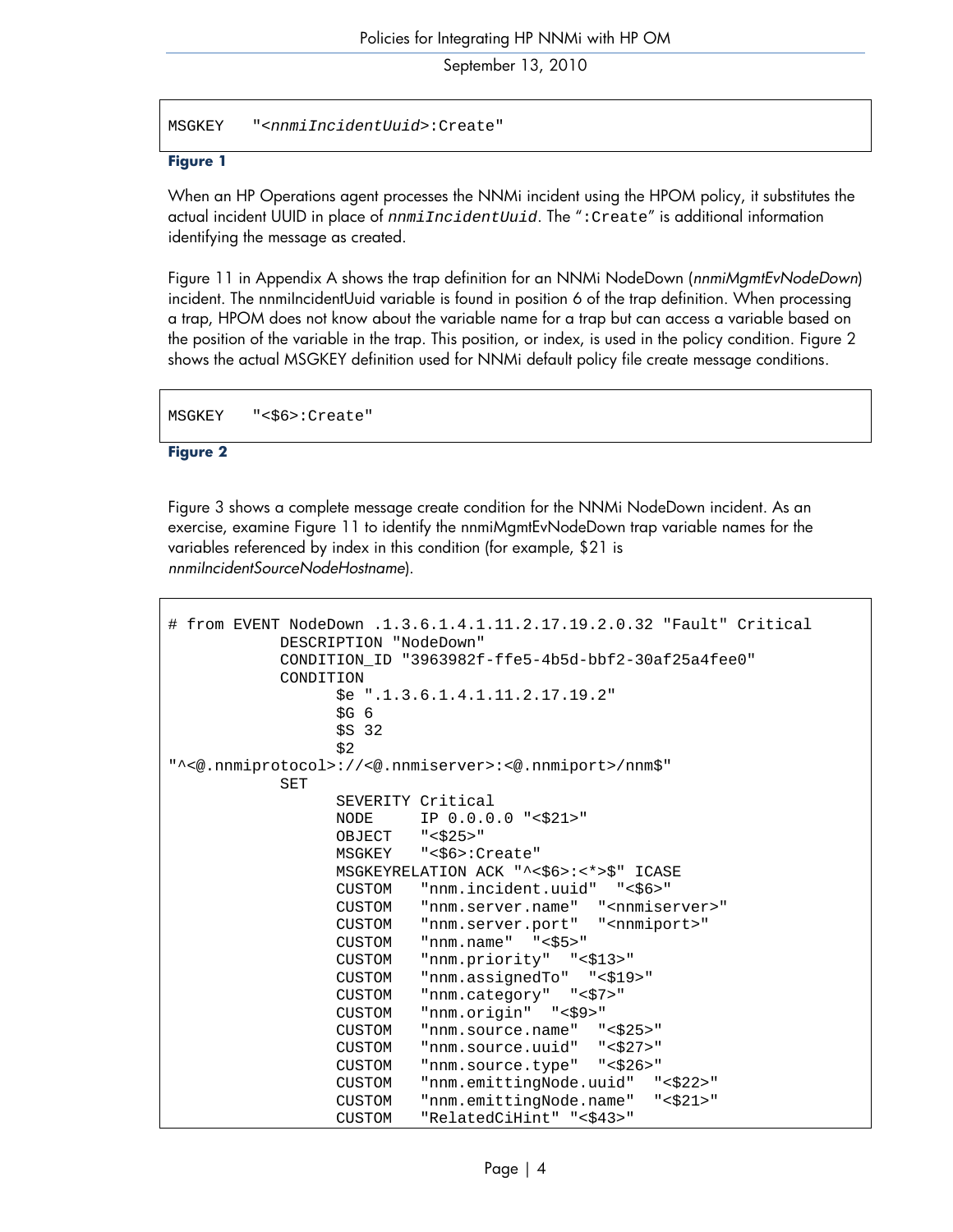```
 CUSTOM "EtiHint" "NodeStatus:Down" 
                   TEXT "<$11>" 
                   HELPTEXT "This incident indicates that NNMs Advanced 
Problem Analyzer has determined the node is down based on the following 
analysis: 1) 100% of the addresses assigned to this node are unreachable, 
and 2) The SNMP agent installed on this machine is not responding. At 
least two of the neighboring devices can be reached and are reporting 
problems with connectivity to this node."
```
<span id="page-4-0"></span>**Figure 3** 

### Message Close (Acknowledge)

When an incident is closed in NNMi, the NNMi northbound interface sends an EventLifecycleStateClosed trap to the HP Operations agent. [Figure 12](#page-12-1) in [Appendix A](#page-11-0) describes the trap definition for the nnmiEvClosed<sup>[1](#page-4-1)</sup> trap. The EventLifecycleStateClosed trap contains much of the same information available in the original NNMi incident including the UUID of the original incident. This information is used to create a message close condition in the NNMi default policy file.

Messages that are identifiable through the MSGKEY attribute can be correlated and acted upon when the correlation condition is satisfied. For the HP NNMi-HPOM integration, the intended action is to automatically close, or acknowledge, messages in HPOM when an incident is closed in NNMi. A "MSGKEYRELATION ACK" statement in the message close condition forms the correlation condition and specifies the acknowledge action. When the correlation condition is satisfied, the correlated message (or messages) is acknowledged.

The form of a "MSGKEYRELATION ACK" statement is similar to the MSGKEY attribute. For NNMi default policy file close conditions, the close condition must match messages with a MSGKEY composed of an NNMi incident UUID and the text ":Create". [Figure 4](#page-4-2) shows the "MSGKEYRELATION ACK" statement used by the NNMi default policy file.

```
MSGKEYRELATION ACK "^<nnmiIncidentUuid>:<*>$" ICASE
```
#### <span id="page-4-2"></span>**Figure 4**

The statement in [Figure 4](#page-4-2) correlates and acknowledges all messages with a MSGKEY matching "*nnmiIncidentUuid***:***any-text*".

[Figure 5](#page-5-1) shows the complete message condition for closing a NodeDown incident. The variable in position 6 is the NNMi incident UUID of the original incident. Active messages in HPOM that match the pattern **^<\$6>:<\*>\$** are closed on receipt of this message.

```
# from EVENT EventLifecycleStateClosed .1.3.6.1.4.1.11.2.17.19.2.0.1000 
"LOGONLY" Normal 
              DESCRIPTION "EventLifecycleStateClosed" 
              CONDITION_ID "6d7a85f3-81f5-4daa-9279-a60c074dc34d" 
              CONDITION 
                     $e ".1.3.6.1.4.1.11.2.17.19.2" 
                    $G<sub>6</sub> $S 1000
```
<span id="page-4-1"></span><sup>1</sup> 1 nnmiEvClosed and EventLifecycleStateClosed are synonymous. The HP-NNMi-NBI-MIB notification names follow a naming convention required for well-formed MIBS and are subject to length limitations.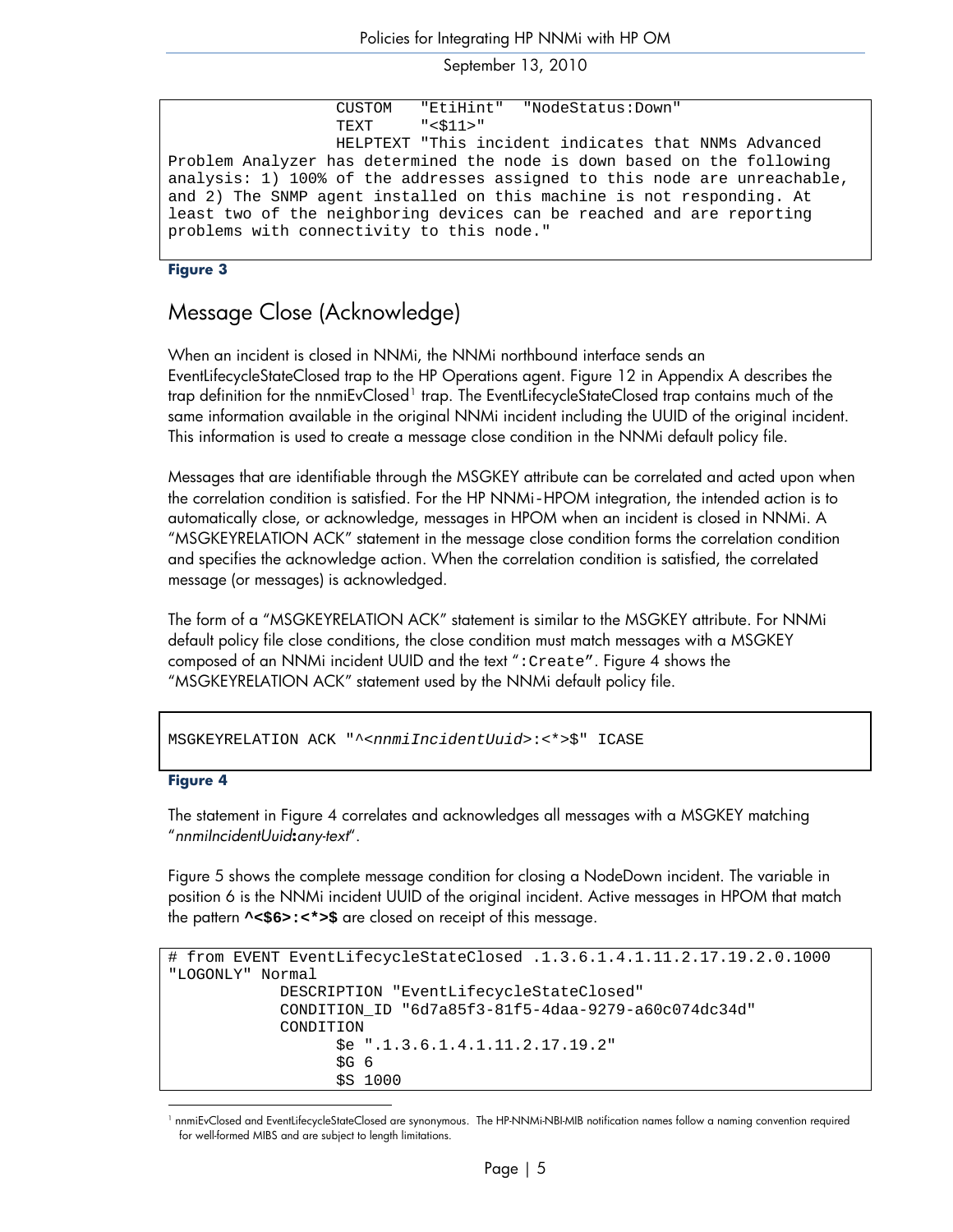```
 $14 "4" 
                    $5 "NodeDown" 
\frac{1}{2} \frac{1}{2}"^<@.nnmiprotocol>://<@.nnmiserver>:<@.nnmiport>/nnm$" 
              SET 
                    NODE IP 0.0.0.0 "<$21>" 
                    OBJECT "<$25>" 
                    SERVERLOGONLY 
                    MSGKEY "<$6>:Close" 
                    MSGKEYRELATION ACK "^<$6>:<*>$" ICASE 
                    CUSTOM "nnm.incident.uuid" "<$6>" 
                   CUSTOM "nnm.server.name" "<nnmiserver>"
                   CUSTOM "nnm.server.port" "<nnmiport>"<br>CUSTOM "nnm.name" "<$5>"
                             "nnm.name" "<\s$5>" CUSTOM "nnm.priority" "<$13>" 
                    CUSTOM "nnm.assignedTo" "<$19>" 
                    CUSTOM "nnm.category" "<$7>" 
                    CUSTOM "nnm.origin" "<$9>" 
                    CUSTOM "nnm.source.name" "<$25>" 
                   CUSTOM "nnm.source.uuid" "<$27>"<br>CUSTOM "nnm.source.type" "<$26>"
                            "nnm.source.type" "<$26>"
                    CUSTOM "nnm.emittingNode.uuid" "<$22>" 
                    CUSTOM "nnm.emittingNode.name" "<$21>" 
                    CUSTOM "RelatedCiHint" "<$30>" 
                    CUSTOM "EtiHint" "NodeStatus:Up" 
                    TEXT "Event (<$5>,<$6>) is closed. 
<$21>:<$26>=<$25>"
                    HELPTEXT "NNMi event is closed."
```
#### <span id="page-5-1"></span>**Figure 5**

The MSGKEYRELATION ACK statement appears in both the create and close message conditions. The attribute is included in the create message conditions for the unlikely case that a duplicate incident is sent. It a duplicate is sent, the previously active message is acknowledged and only the most recent message remains active.

### <span id="page-5-0"></span>Up Events

This section describes how to modify the NNMi default policy file for customers accustomed to receiving NodeDown/NodeUp and InterfaceDown/InterfaceUp event pairs.

**Note:** For NNMi 8.1x, additional modifications are required to the NNMi default policy file. When making changes to an NNMi 8.1x policy, also see [NNMi 8.1x Policy Considerations](#page-10-0) on page[11](#page-10-0).

NNMi manages incident state through an incident lifecycle. Incidents move through a series of lifecycle states. (For more information on incident lifecycle states, see the NNMi help.) Ultimately, when an incident has been resolved, it is closed. An incident can be closed by NNMi Causal Engine root cause analysis, NNMi Event System correlations or actions, an NNMi console user, or an external program through the NNMi SDK. When an incident is closed in NNMi, the NNMi northbound interface sends a close trap to the HP Operations agent. HPOM processes this trap as an EventLifecycleStateClosed message. Some customers might want to replace this message with a more specific close message that corresponds to the situation when a node or an interface returns to an operational state, that is NodeUp or InterfaceUp.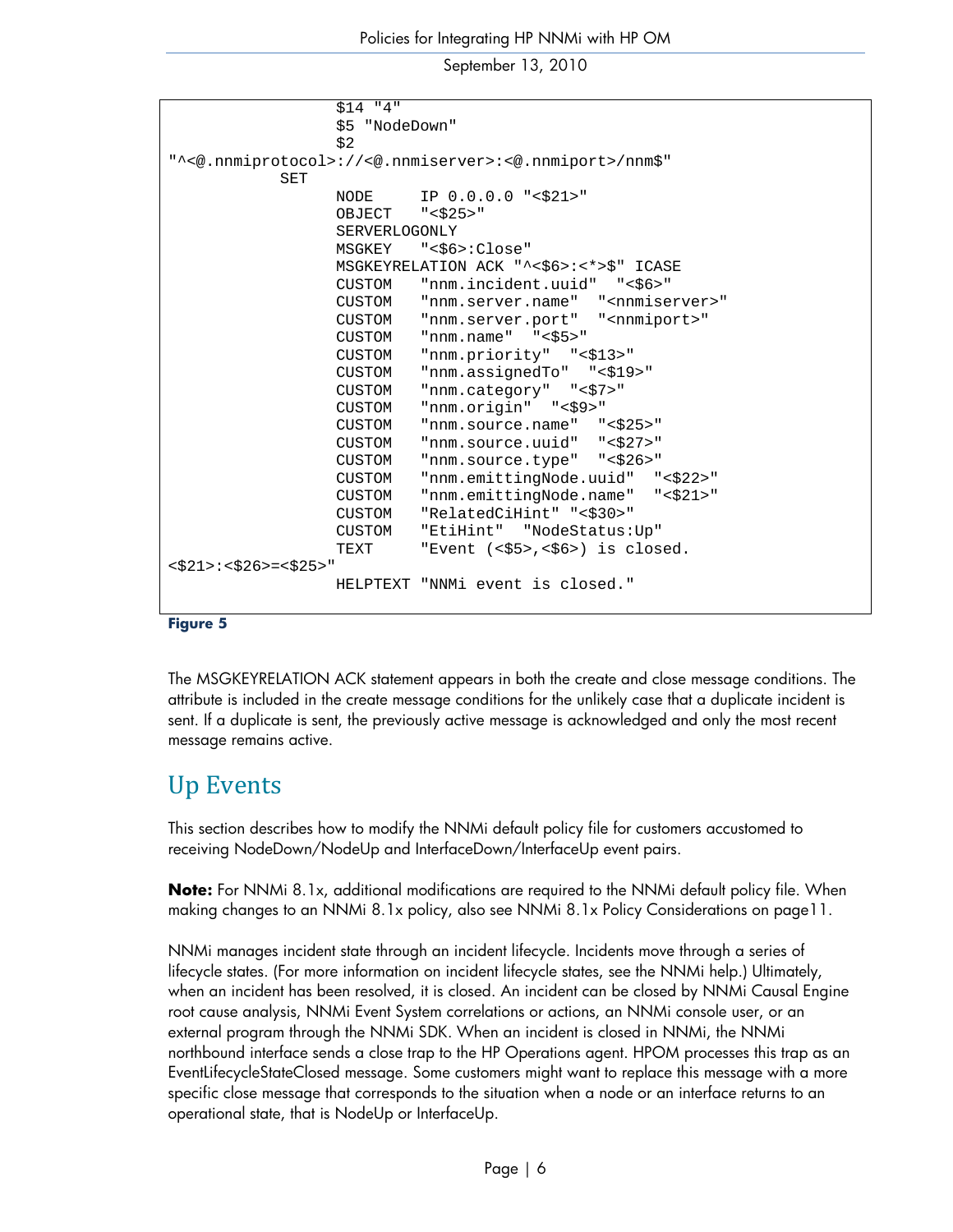### <span id="page-6-0"></span>NodeUp

When the NNMi Causal Engine determines that a node has resumed normal operation after having been down, it closes the original NodeDown incident and assigns a close reason of "NodeUp" to the incident.

The close reason is available in the EventLifecycleStateClosed trap that NNMi sends. Using this information, you can create a new close condition that replaces the default policy file EventLifecycleStateClosed condition. For a description of the EventLifecycleStateClosed (nnmiEvClosed) trap definition, see [Figure 12](#page-11-3) in [Appendix A.](#page-11-0) The original EventLifecycleStateClosed condition can be copied with the following modifications:

- 1. Test that trap variable #5 (*nnmiIncidentName*) is equal to "NodeDown".
- 2. Test that trap variable #29 (*nnmiIncidentClosedReason*) explicitly matches "NodeUp".
- 3. Optionally update the HELPTEXT attribute with a more descriptive message.

```
# from EVENT EventLifecycleStateClosed .1.3.6.1.4.1.11.2.17.19.2.0.1000 
"LOGONLY" Normal 
DESCRIPTION "NodeUp" 
CONDITION_ID "886fd429-2a29-41b6-a483-5024e43aae79" 
CONDITION
        $e ".1.3.6.1.4.1.11.2.17.19.2" 
        $G 6 
        $S 1000 
        $14 "4" 
       $5 "NodeDown"
        $2 "^<@.nnmiprotocol>://<@.nnmiserver>:<@.nnmiport>/nnm$" 
       $29 "^NodeUp$"
SET 
        SERVERLOGONLY 
        NODE IP 0.0.0.0 "<$21>" 
        OBJECT "<$25>" 
        MSGKEY "<$6>:Close" 
        MSGKEYRELATION ACK "^<$6>:<*>$" ICASE 
        CUSTOM "nnm.incident.uuid" "<$6>" 
        CUSTOM "nnm.server.name" "<nnmiserver>" 
        CUSTOM "nnm.server.port" "<nnmiport>" 
 CUSTOM "nnm.name" "<$5>" 
 CUSTOM "nnm.priority" "<$13>" 
        CUSTOM "nnm.assignedTo" "<$19>" 
        CUSTOM "nnm.category" "<$7>" 
        CUSTOM "nnm.origin" "<$9>" 
        CUSTOM "nnm.source.name" "<$25>" 
        CUSTOM "nnm.source.uuid" "<$27>" 
        CUSTOM "nnm.source.type" "<$26>" 
        CUSTOM "nnm.emittingNode.uuid" "<$22>" 
        CUSTOM "nnm.emittingNode.name" "<$21>" 
        CUSTOM "OPR_CI_INFO" "UCMDB:<$28>" 
        TEXT "Event (<$5>,<$6>) is closed. <$21>:<$26>=<$25>" 
        HELPTEXT "NNMi NodeDown incident is closed."
```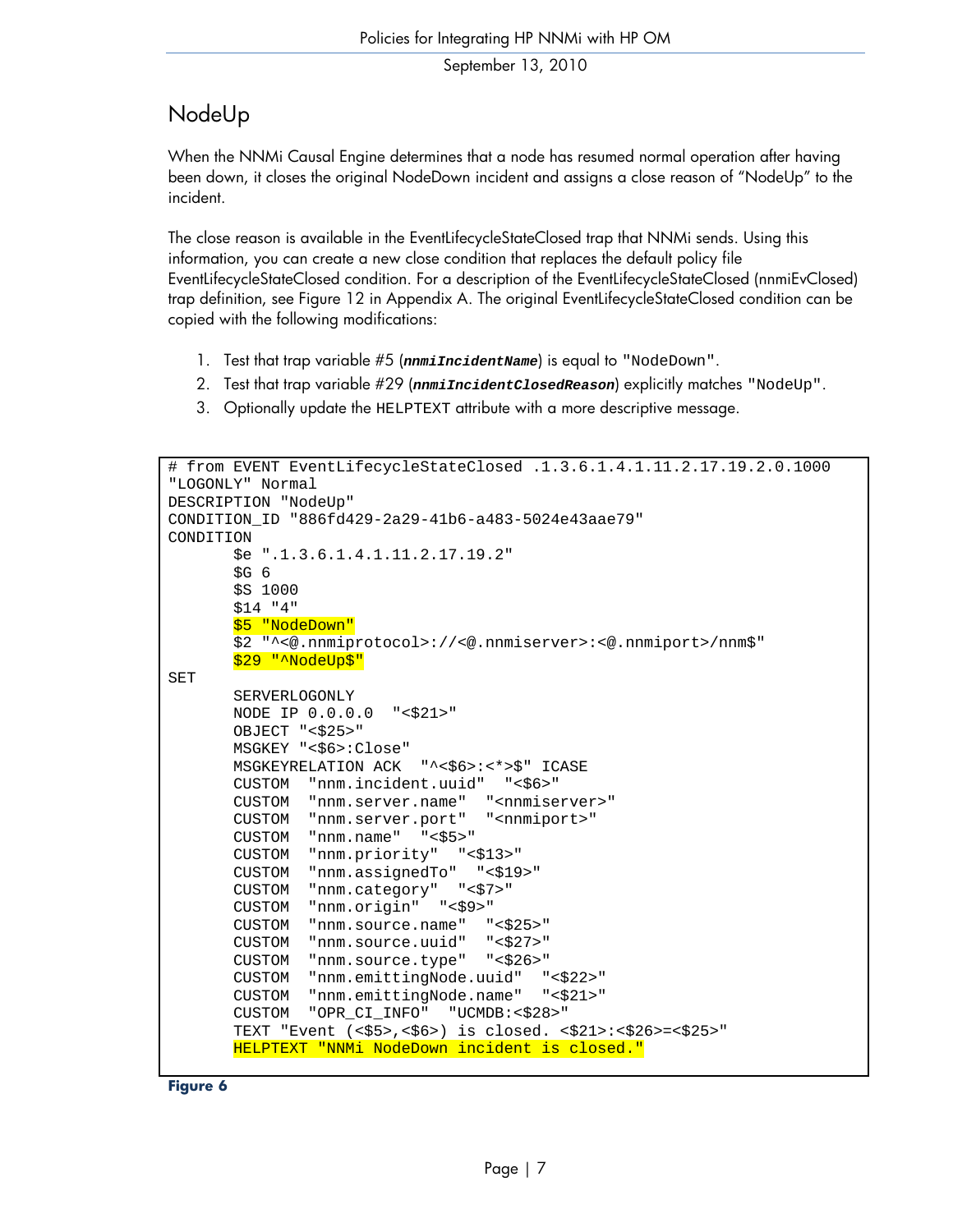Because a NodeDown incident can be closed without a close reason of NodeUp, it is a good idea to include an EventLifecycleStateClosed condition that matches close conditions other than NodeUp. The modifications are similar to the NodeUp condition. The original EventLifecycleStateClosed condition can be copied with the following modifications:

- 1. Test that trap variable #5 is equal to "NodeDown".
- 2. Test that trap variable #29 explicitly excludes "NodeUp" by using the pattern string "^<![NodeUp]>\$" .
- 3. Optionally update the HELPTEXT attribute with a more descriptive message.

```
# from EVENT EventLifecycleStateClosed .1.3.6.1.4.1.11.2.17.19.2.0.1000 
"LOGONLY" Normal 
DESCRIPTION "EventLifecycleStateClosed" 
CONDITION_ID "6d7a85f3-81f5-4daa-9279-a60c074dc34d" 
CONDITION 
       $e ".1.3.6.1.4.1.11.2.17.19.2" 
      $G<sub>6</sub> $S 1000 
       $14 "4" 
       $5 "NodeDown" 
       $2 "^<@.nnmiprotocol>://<@.nnmiserver>:<@.nnmiport>/nnm$" 
       $29 "^<![NodeUp]>$" 
SET 
       NODE IP 0.0.0.0 "<$21>" 
       OBJECT "<$25>" 
       SERVERLOGONLY 
       MSGKEY "<$6>:Close" 
       MSGKEYRELATION ACK "^<$6>:<*>$" ICASE 
       CUSTOM "nnm.incident.uuid" "<$6>" 
      CUSTOM "nnm.server.name" "<nnmiserver>"
       CUSTOM "nnm.server.port" "<nnmiport>" 
       CUSTOM "nnm.name" "<$5>" 
       CUSTOM "nnm.priority" "<$13>" 
       CUSTOM "nnm.assignedTo" "<$19>" 
       CUSTOM "nnm.category" "<$7>" 
       CUSTOM "nnm.origin" "<$9>" 
       CUSTOM "nnm.source.name" "<$25>" 
       CUSTOM "nnm.source.uuid" "<$27>" 
       CUSTOM "nnm.source.type" "<$26>" 
       CUSTOM "nnm.emittingNode.uuid" "<$22>" 
       CUSTOM "nnm.emittingNode.name" "<$21>" 
       CUSTOM "RelatedCiHint" "<$30>" 
       CUSTOM "EtiHint" "NodeStatus:Up" 
       TEXT "Event (<$5>,<$6>) is closed. <$21>:<$26>=<$25>" 
       HELPTEXT "NNMi event is closed."
```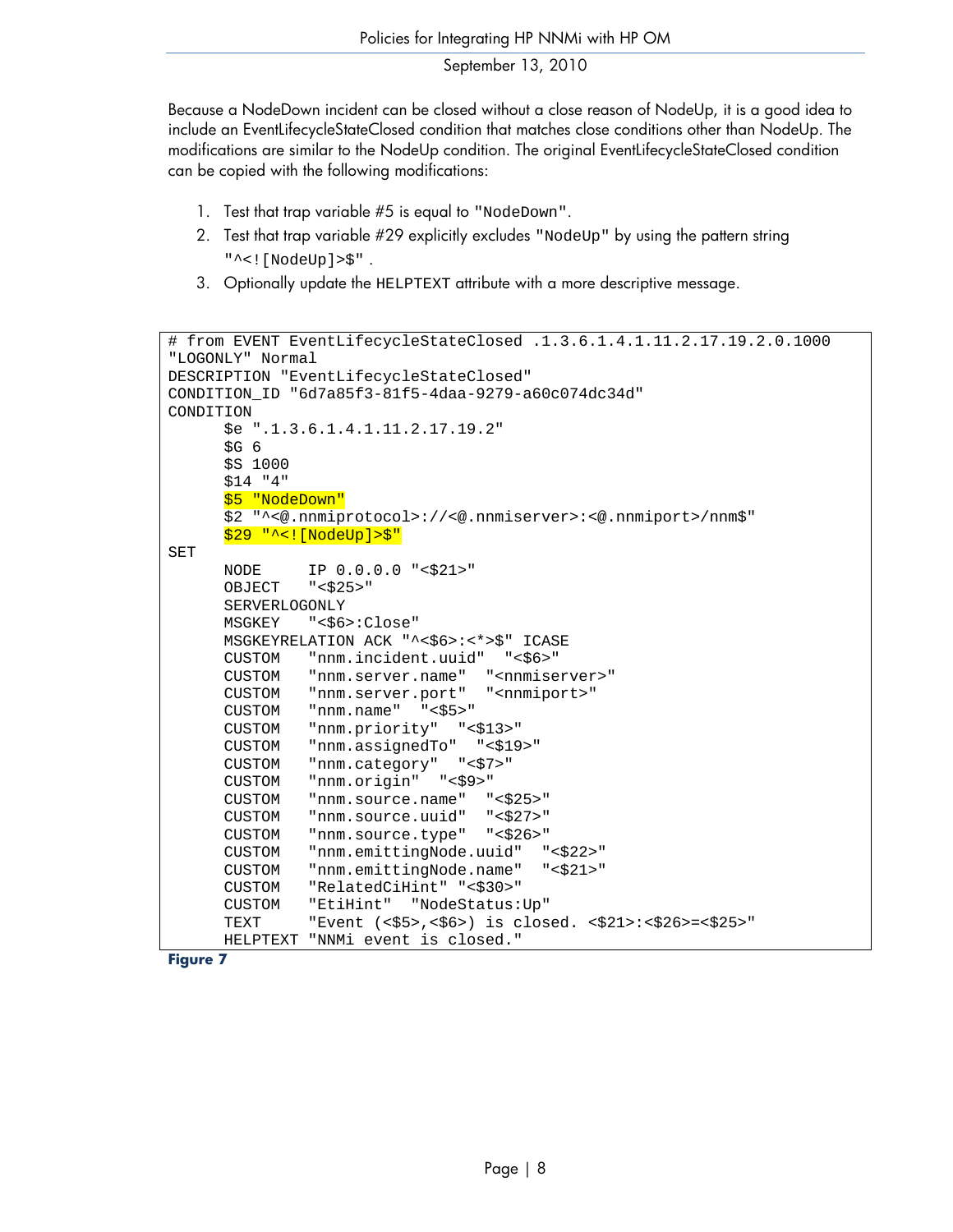### InterfaceUp

When the NNMi Causal Engine determines that an interface has resumed normal operation after having been down, it closes the original InterfaceDown incident and assigns a close reason of "InterfaceUp" to the incident.

The same approach used to create the NodeUp condition can be used to create the InterfaceUp condition. The original EventLifecycleStateClosed condition can be copied with the following modifications:

- 1. Test that trap variable #5 (*nnmiIncidentName*) is equal to "InterfaceDown".
- 2. Test that trap variable #29 (*nnmiIncidentClosedReason*) explicitly matches "InterfaceUp".
- 3. Optionally update the HELPTEXT attribute with a more descriptive message.

```
# from EVENT EventLifecycleStateClosed .1.3.6.1.4.1.11.2.17.19.2.0.1000 
"LOGONLY" Normal 
DESCRIPTION "InterfaceUp" 
CONDITION_ID "886fd429-2a29-41b6-a483-5024e43aae79" 
CONDITION 
        $e ".1.3.6.1.4.1.11.2.17.19.2" 
       $G<sub>6</sub> $S 1000 
        $14 "4" 
       $5 "InterfaceDown"
        $2 "^<@.nnmiprotocol>://<@.nnmiserver>:<@.nnmiport>/nnm$" 
        $29 "^InterfaceUp$" 
SET 
        SERVERLOGONLY 
        NODE IP 0.0.0.0 "<$21>" 
        OBJECT "<$25>" 
        MSGKEY "<$6>:Close" 
        MSGKEYRELATION ACK "^<$6>:<*>$" ICASE 
        CUSTOM "nnm.incident.uuid" "<$6>" 
        CUSTOM "nnm.server.name" "<nnmiserver>" 
        CUSTOM "nnm.server.port" "<nnmiport>" 
        CUSTOM "nnm.name" "<$5>" 
        CUSTOM "nnm.priority" "<$13>" 
        CUSTOM "nnm.assignedTo" "<$19>" 
        CUSTOM "nnm.category" "<$7>" 
        CUSTOM "nnm.origin" "<$9>" 
       CUSTOM "nnm.source.name" "<$25>"<br>CUSTOM "nnm.source.uuid" "<$27>"
       CUSTOM "nnm.source.uuid"
        CUSTOM "nnm.source.type" "<$26>" 
        CUSTOM "nnm.emittingNode.uuid" "<$22>" 
        CUSTOM "nnm.emittingNode.name" "<$21>" 
        CUSTOM "OPR_CI_INFO" "UCMDB:<$28>" 
        TEXT "Event (<$5>,<$6>) is closed. <$21>:<$26>=<$25>" 
        HELPTEXT "NNMi InterfaceDown incident is closed."
```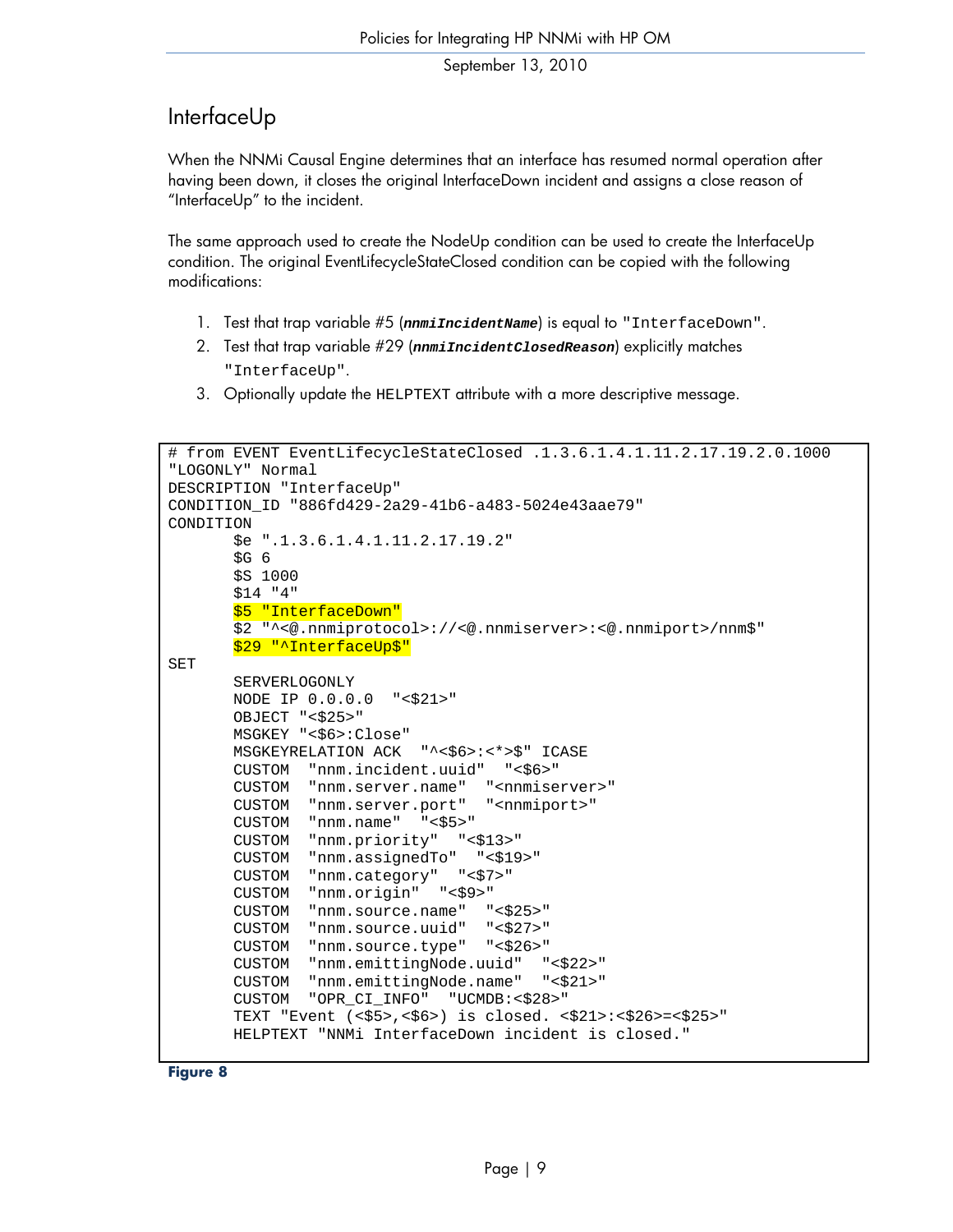Because an InterfaceDown incident can be closed without a close reason of InterfaceUp, it is a good idea to include an EventLifecycleStateClosed condition that matches close conditions other than InterfaceUp. The modifications are similar to the InterfaceUp condition. The original EventLifecycleStateClosed condition can be copied with the following modifications:

- 1. Test that trap variable #5 is equal to "InterfaceDown".
- 2. Test that trap variable #29 explicitly excludes "InterfaceUp" by using the pattern string "^<![InterfaceUp]>\$".
- 3. Optionally update the HELPTEXT attribute with a more descriptive message.

```
# from EVENT EventLifecycleStateClosed .1.3.6.1.4.1.11.2.17.19.2.0.1000 
"LOGONLY" Normal 
DESCRIPTION "EventLifecycleStateClosed" 
CONDITION_ID "e0b6eb99-ba0e-4fa9-89ac-489ad6ba910e" 
CONDITION 
       $e ".1.3.6.1.4.1.11.2.17.19.2" 
      $G<sub>6</sub> $S 1000 
       $14 "4" 
       $5 "InterfaceDown" 
       $2 "^<@.nnmiprotocol>://<@.nnmiserver>:<@.nnmiport>/nnm$" 
       $29 "^<![InterfaceUp]>$" 
SET 
       NODE IP 0.0.0.0 "<$21>" 
       OBJECT "<$25>" 
       SERVERLOGONLY 
       MSGKEY "<$6>:Close" 
       MSGKEYRELATION ACK "^<$6>:<*>$" ICASE 
       CUSTOM "nnm.incident.uuid" "<$6>" 
      CUSTOM "nnm.server.name" "<nnmiserver>"
       CUSTOM "nnm.server.port" "<nnmiport>" 
       CUSTOM "nnm.name" "<$5>" 
       CUSTOM "nnm.priority" "<$13>" 
       CUSTOM "nnm.assignedTo" "<$19>" 
      CUSTOM "nnm.category" "<$7>" 
       CUSTOM "nnm.origin" "<$9>" 
       CUSTOM "nnm.source.name" "<$25>" 
       CUSTOM "nnm.source.uuid" "<$27>" 
       CUSTOM "nnm.source.type" "<$26>" 
       CUSTOM "nnm.emittingNode.uuid" "<$22>" 
       CUSTOM "nnm.emittingNode.name" "<$21>" 
       CUSTOM "RelatedCiHint" "<$30>" 
       CUSTOM "EtiHint" "InterfaceCommunicationStatus:Available" 
       TEXT "Event (<$5>,<$6>) is closed. <$21>:<$26>=<$25>" 
       HELPTEXT "NNMi event is closed."
```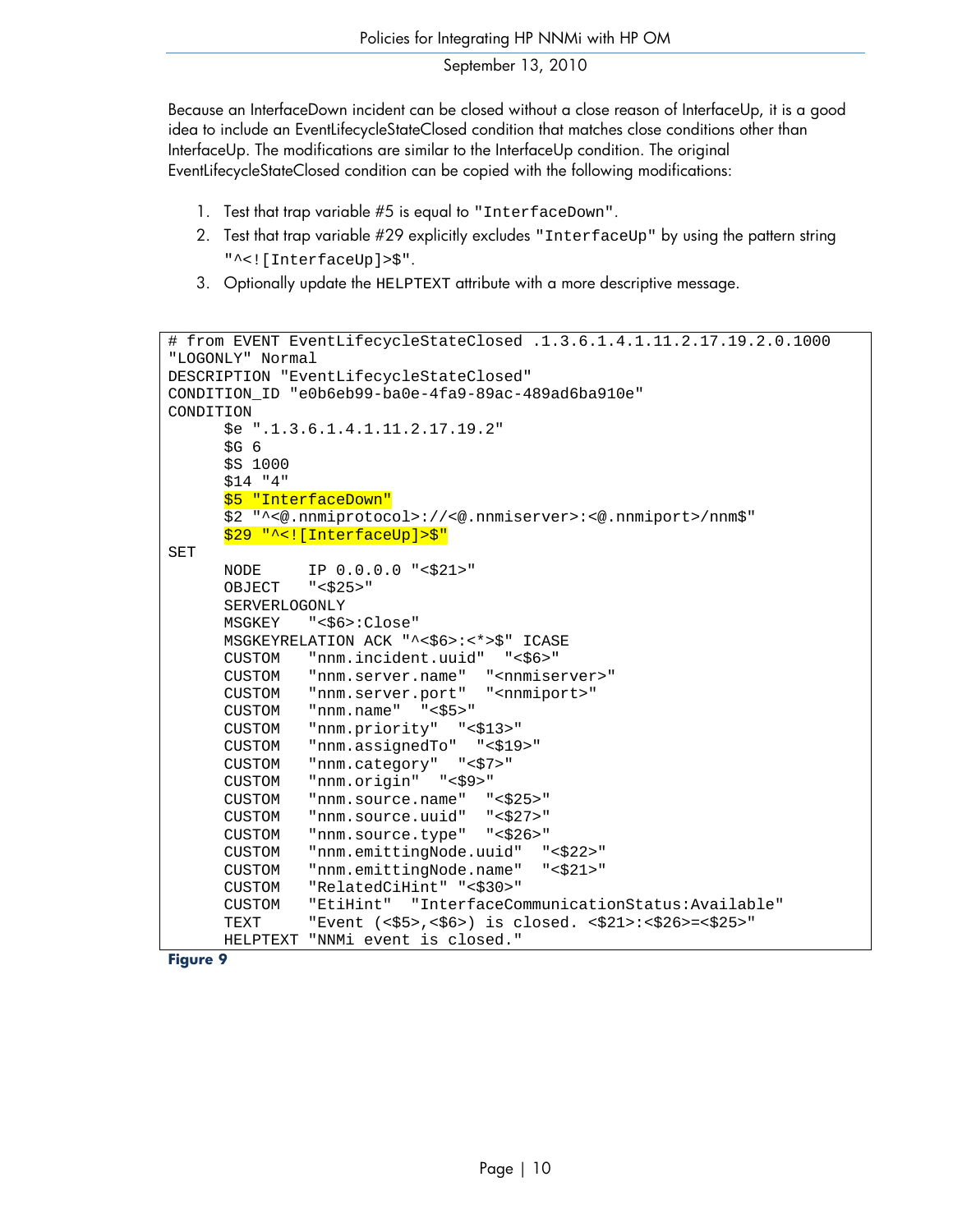### <span id="page-10-0"></span>NNMi 8.1x Policy Considerations

In NNMi 8.1x, the generated policy requires only one EventLifecycleStateClosed condition to handle closing all event types. The conditions presented in the previous two sections still apply, but one more modification is required to update the "catch-all" EventLifecycleStateClosed condition to ignore close traps for the NodeDown and InterfaceDown incidents. Modify the condition as shown in [Figure 10](#page-10-1).

```
# from EVENT EventLifecycleStateClosed .1.3.6.1.4.1.11.2.17.19.2.0.1000 
"LOGONLY" Normal 
DESCRIPTION "EventLifecycleStateClosed" 
CONDITION_ID "3bb75622-50eb-4778-966b-6c08e1d86cb4" 
CONDITION 
       $e ".1.3.6.1.4.1.11.2.17.19.2" 
      SG<sub>6</sub> $S 1000 
       $14 "4" 
       $5 "^<![InterfaceDown|NodeDown]>$" 
       $2 "^<@.nnmiprotocol>://<@.nnmiserver>:<@.nnmiport>/nnm$" 
SET 
       NODE IP 0.0.0.0 "<$21>" 
       OBJECT "<$25>" 
       SERVERLOGONLY 
       MSGKEY "<$6>:Close" 
       MSGKEYRELATION ACK "^<$6>:<*>$" ICASE 
       CUSTOM "nnm.incident.uuid" "<$6>" 
      CUSTOM "nnm.server.name" "<nnmiserver>"
       CUSTOM "nnm.server.port" "<nnmiport>" 
       CUSTOM "nnm.name" "<$5>" 
       CUSTOM "nnm.priority" "<$13>" 
       CUSTOM "nnm.assignedTo" "<$19>" 
       CUSTOM "nnm.category" "<$7>" 
       CUSTOM "nnm.origin" "<$9>" 
       CUSTOM "nnm.source.name" "<$25>" 
       CUSTOM "nnm.source.uuid" "<$27>" 
       CUSTOM "nnm.source.type" "<$26>" 
       CUSTOM "nnm.emittingNode.uuid" "<$22>" 
       CUSTOM "nnm.emittingNode.name" "<$21>" 
       CUSTOM "OPR_CI_INFO" "UCMDB:<$28>" 
       TEXT "Event (<$5>,<$6>) is closed. <$21>:<$26>=<$25>" 
       HELPTEXT "NNMi event is closed."
```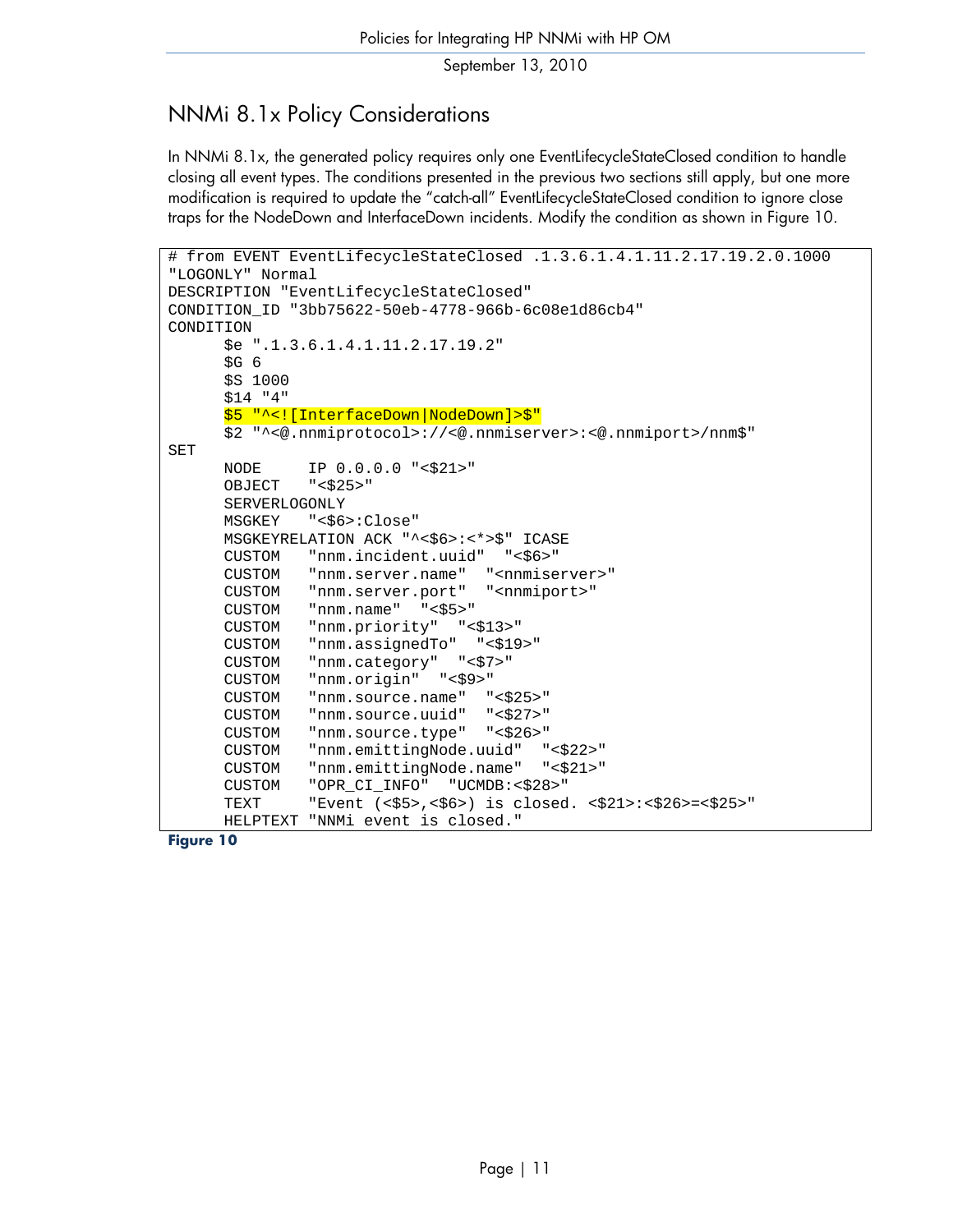# <span id="page-11-0"></span>Appendix A

# NNMi NodeDown Trap Definition

<span id="page-11-3"></span><span id="page-11-2"></span><span id="page-11-1"></span>

| Name:         | nnmiMgmtEvNodeDown                                                                           |
|---------------|----------------------------------------------------------------------------------------------|
| Type:         | NOTIFICATION-TYPE                                                                            |
| OID:          | 1.3.6.1.4.1.11.2.17.19.2.0.32                                                                |
| Full path:    |                                                                                              |
|               | iso(1).org(3).dod(6).internet(1).private(4).enterprises(1).hp(11).nm(2).openView(17          |
|               | ).hpNNMi(19).nnmiNbiMIB(2).nnmiNbiNotifications(0).nnmiMgmtEvNodeDown(32)<br>HP-NNMI-NBI-MIB |
| Module:       |                                                                                              |
| Parent:       | nnmiNbiNotifications                                                                         |
| Prev sibling: | nnmiMgmtEvNnmClusterTransfer                                                                 |
| Next sibling: | nnmiMgmtEvNodeOrConnectionDown                                                               |
|               |                                                                                              |
| Status:       | current                                                                                      |
| Objects:      | 1: nnmiApplicationId                                                                         |
|               | 2: nnmiNmsUrl                                                                                |
|               | 3: nnmiReserved1                                                                             |
|               | 4: nnmiReserved2                                                                             |
|               | 5: nnmilncidentName                                                                          |
|               | 6: nnmilncidentUuid                                                                          |
|               | 7: nnmilncidentCategory                                                                      |
|               | 8: nnmilncidentFamily                                                                        |
|               | 9: nnmilncidentOrigin                                                                        |
|               | 10: nnmilncidentNature                                                                       |
|               | 11: nnmilncidentFmtMessage                                                                   |
|               | 12: nnmilncidentSeverity                                                                     |
|               | 13: nnmilncidentPriority                                                                     |
|               | 14: nnmiIncidentLifecycleState<br>15: nnmilncidentOriginTime                                 |
|               | 16: nnmilncidentDbCreateTime                                                                 |
|               | 17: nnmilncidentDbModifiedTime                                                               |
|               | 18: nnmilncidentDupCount                                                                     |
|               | 19: nnmilncidentAssignedTo                                                                   |
|               | 20: nnmilncidentCias                                                                         |
|               | 21: nnmilncidentSourceNodeHostname                                                           |
|               | 22: nnmilncidentSourceNodeUuid                                                               |
|               | 23: nnmilncidentSourceNodeUcmdbld                                                            |
|               | 24: nnmilncidentSourceNodeMgmtAddr                                                           |
|               | 25: nnmilncidentSourceName                                                                   |
|               | 26: nnmilncidentSourceType                                                                   |
|               | 27: nnmilncidentSourceUuid                                                                   |
|               | 28: nnmilncidentSourceUcmdbld                                                                |
|               | 29: nnmilncidentSourcelfName                                                                 |
|               | 30: nnmilncidentSourcelfAlias                                                                |
|               | 31: nnmilncidentSourcelfDesc                                                                 |
|               | 32: nnmilncidentSourcelfIndex<br>33: nnmiReserved3                                           |
|               | 34: nnmilncidentOtherNodeHostname                                                            |
|               | 35: nnmilncidentOtherNodeUuid                                                                |
|               | 36: nnmiIncidentOtherNodeUcmdbId                                                             |
|               | 37: nnmilncidentOtherNodeMgmtAddr                                                            |
|               | 38: nnmilncidentOtherIfName                                                                  |
|               | 39: nnmilncidentOtherIfAlias                                                                 |
|               | 40: nnmilncidentOtherIfDesc                                                                  |
|               | 41: nnmilncidentOtherIfIndex                                                                 |
|               | 42: nnmiReserved4                                                                            |
|               |                                                                                              |
| Description:  | This incident indicates that NNMs Advanced Problem Analyzer                                  |
|               | has determined the node is down based on the following                                       |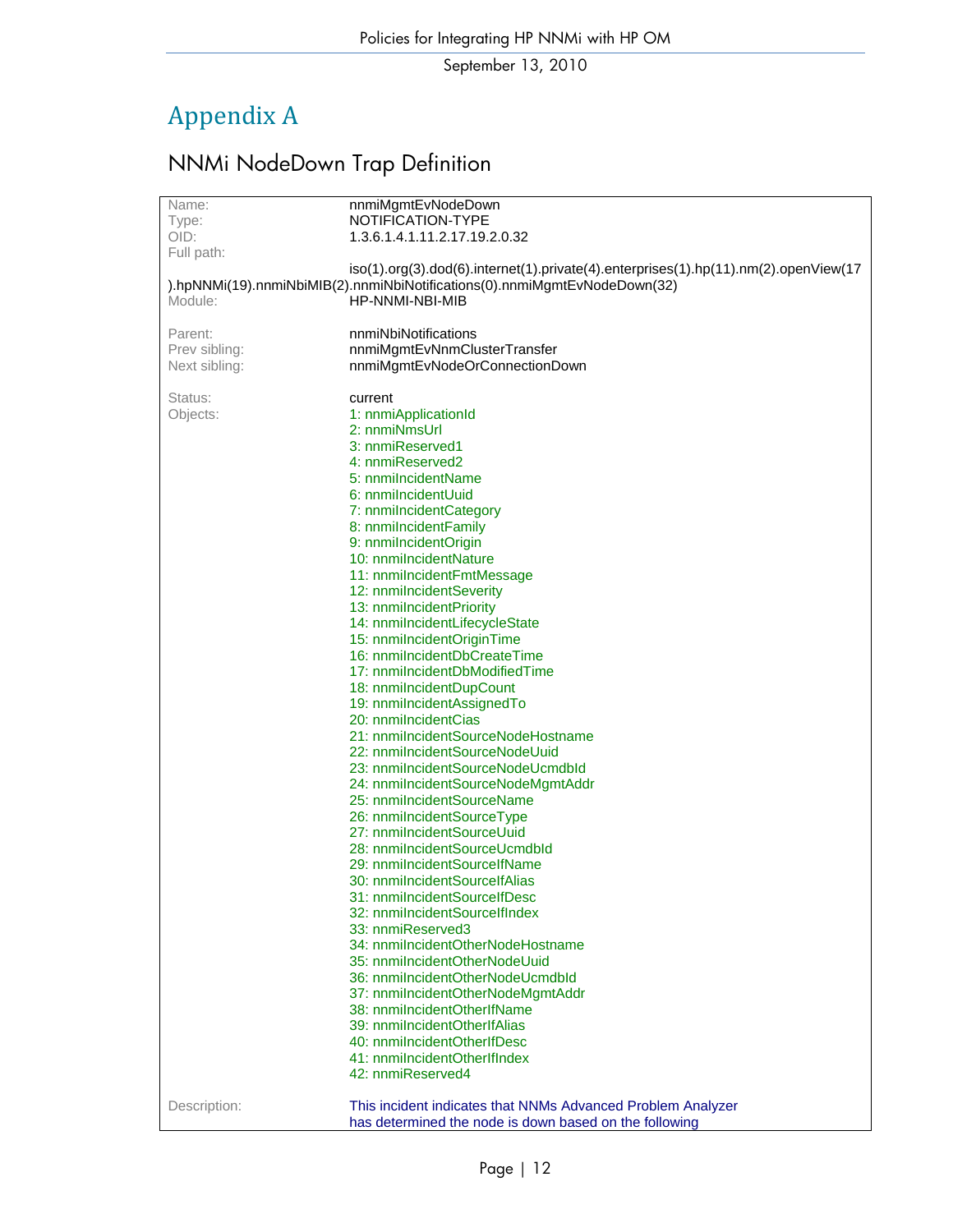analysis: 1) 100% of the addresses assigned to this node are unreachable, and 2) The SNMP agent installed on this machine is not responding. At least two of the neighboring devices can be reached and are reporting problems with connectivity to this node.

**Figure 11** 

## NNMi Event Closed Trap Definition

<span id="page-12-1"></span><span id="page-12-0"></span>

| Name:<br>nnmiEvClosed<br>NOTIFICATION-TYPE<br>Type:<br>OID:<br>1.3.6.1.4.1.11.2.17.19.2.0.1000<br>Full path:<br>iso(1).org(3).dod(6).internet(1).private(4).enterprises(1).hp(11).nm(2).openView(17<br>).hpNNMi(19).nnmiNbiMIB(2).nnmiNbiNotifications(0).nnmiEvClosed(1000)<br>Module:<br>HP-NNMI-NBI-MIB<br>Parent:<br>nnmiNbiNotifications<br>Prev sibling:<br>nnmiMgmtEvCardUndeterminedState<br>Next sibling:<br>nnmiEvLifecycleStateChanged<br>Status:<br>current<br>Objects:<br>1: nnmiApplicationId<br>2: nnmiNmsUrl<br>3: nnmiReserved1<br>4: nnmiReserved2 |
|----------------------------------------------------------------------------------------------------------------------------------------------------------------------------------------------------------------------------------------------------------------------------------------------------------------------------------------------------------------------------------------------------------------------------------------------------------------------------------------------------------------------------------------------------------------------|
|                                                                                                                                                                                                                                                                                                                                                                                                                                                                                                                                                                      |
|                                                                                                                                                                                                                                                                                                                                                                                                                                                                                                                                                                      |
|                                                                                                                                                                                                                                                                                                                                                                                                                                                                                                                                                                      |
|                                                                                                                                                                                                                                                                                                                                                                                                                                                                                                                                                                      |
|                                                                                                                                                                                                                                                                                                                                                                                                                                                                                                                                                                      |
|                                                                                                                                                                                                                                                                                                                                                                                                                                                                                                                                                                      |
|                                                                                                                                                                                                                                                                                                                                                                                                                                                                                                                                                                      |
|                                                                                                                                                                                                                                                                                                                                                                                                                                                                                                                                                                      |
|                                                                                                                                                                                                                                                                                                                                                                                                                                                                                                                                                                      |
|                                                                                                                                                                                                                                                                                                                                                                                                                                                                                                                                                                      |
|                                                                                                                                                                                                                                                                                                                                                                                                                                                                                                                                                                      |
|                                                                                                                                                                                                                                                                                                                                                                                                                                                                                                                                                                      |
|                                                                                                                                                                                                                                                                                                                                                                                                                                                                                                                                                                      |
|                                                                                                                                                                                                                                                                                                                                                                                                                                                                                                                                                                      |
| 5: nnmilncidentName<br>6: nnmilncidentUuid                                                                                                                                                                                                                                                                                                                                                                                                                                                                                                                           |
|                                                                                                                                                                                                                                                                                                                                                                                                                                                                                                                                                                      |
| 7: nnmilncidentCategory                                                                                                                                                                                                                                                                                                                                                                                                                                                                                                                                              |
| 8: nnmilncidentFamily                                                                                                                                                                                                                                                                                                                                                                                                                                                                                                                                                |
| 9: nnmilncidentOrigin                                                                                                                                                                                                                                                                                                                                                                                                                                                                                                                                                |
| 10: nnmilncidentNature                                                                                                                                                                                                                                                                                                                                                                                                                                                                                                                                               |
| 11: nnmilncidentFmtMessage                                                                                                                                                                                                                                                                                                                                                                                                                                                                                                                                           |
| 12: nnmilncidentSeverity                                                                                                                                                                                                                                                                                                                                                                                                                                                                                                                                             |
| 13: nnmilncidentPriority                                                                                                                                                                                                                                                                                                                                                                                                                                                                                                                                             |
| 14: nnmilncidentLifecycleState                                                                                                                                                                                                                                                                                                                                                                                                                                                                                                                                       |
| 15: nnmilncidentOriginTime                                                                                                                                                                                                                                                                                                                                                                                                                                                                                                                                           |
| 16: nnmilncidentDbCreateTime                                                                                                                                                                                                                                                                                                                                                                                                                                                                                                                                         |
| 17: nnmiIncidentDbModifiedTime                                                                                                                                                                                                                                                                                                                                                                                                                                                                                                                                       |
| 18: nnmilncidentDupCount                                                                                                                                                                                                                                                                                                                                                                                                                                                                                                                                             |
| 19: nnmilncidentAssignedTo                                                                                                                                                                                                                                                                                                                                                                                                                                                                                                                                           |
| 20: nnmilncidentCias                                                                                                                                                                                                                                                                                                                                                                                                                                                                                                                                                 |
| 21: nnmilncidentSourceNodeHostname                                                                                                                                                                                                                                                                                                                                                                                                                                                                                                                                   |
| 22: nnmiIncidentSourceNodeUuid                                                                                                                                                                                                                                                                                                                                                                                                                                                                                                                                       |
| 23: nnmilncidentSourceNodeUcmdbld                                                                                                                                                                                                                                                                                                                                                                                                                                                                                                                                    |
| 24: nnmilncidentSourceNodeMgmtAddr                                                                                                                                                                                                                                                                                                                                                                                                                                                                                                                                   |
| 25: nnmilncidentSourceName                                                                                                                                                                                                                                                                                                                                                                                                                                                                                                                                           |
| 26: nnmilncidentSourceType                                                                                                                                                                                                                                                                                                                                                                                                                                                                                                                                           |
| 27: nnmilncidentSourceUuid                                                                                                                                                                                                                                                                                                                                                                                                                                                                                                                                           |
| 28: nnmilncidentSourceUcmdbld                                                                                                                                                                                                                                                                                                                                                                                                                                                                                                                                        |
| 29: nnmilncidentClosedReason                                                                                                                                                                                                                                                                                                                                                                                                                                                                                                                                         |
| Incident identified by nnmiIncidentUuid was closed in NNMi.<br>Description:                                                                                                                                                                                                                                                                                                                                                                                                                                                                                          |
| <b>Figure 12</b>                                                                                                                                                                                                                                                                                                                                                                                                                                                                                                                                                     |